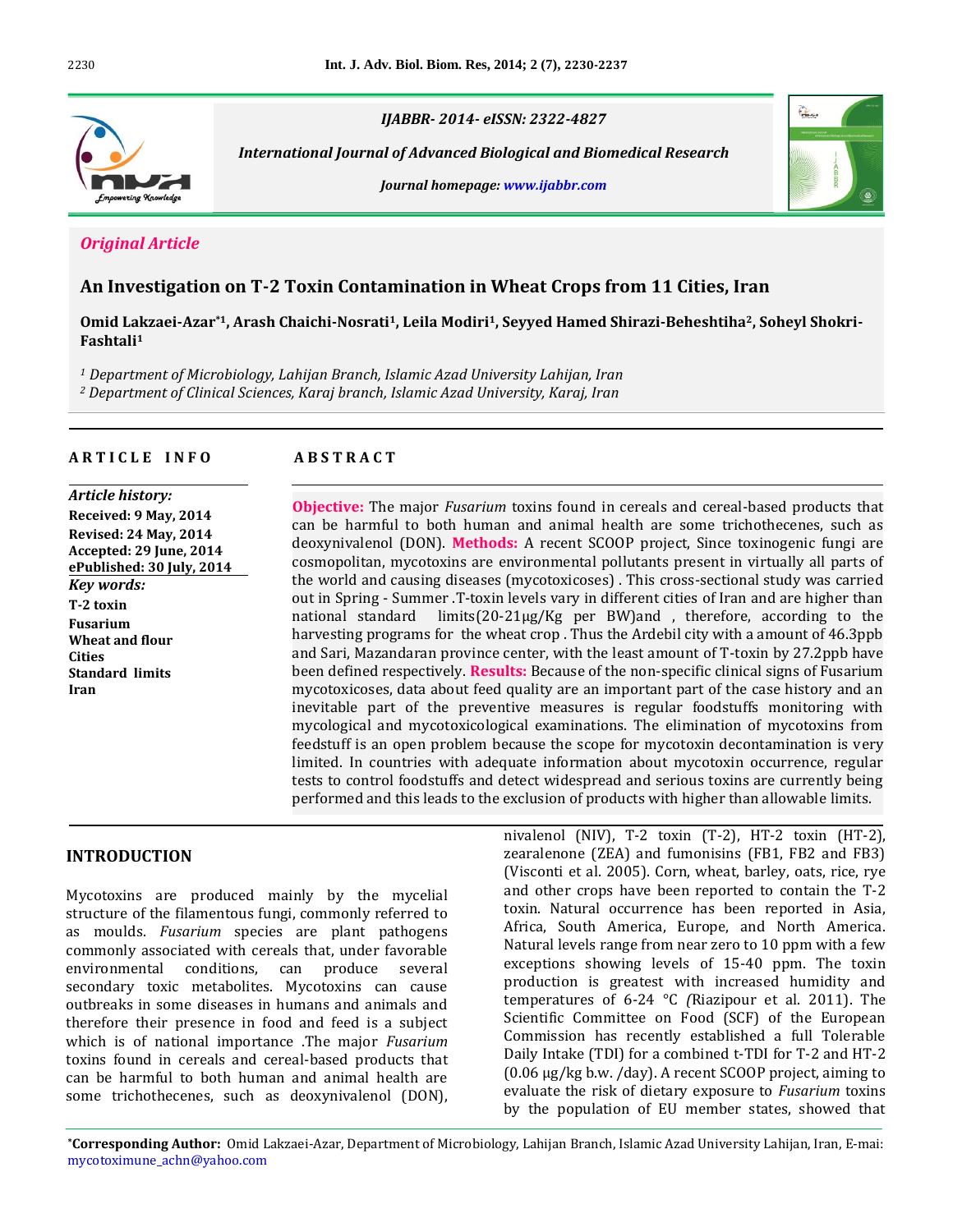*Fusarium* toxins are widely distributed in the food chain in the EU and the major sources of dietary intake of *Fusarium* toxins are cereal products, mainly based on wheat and maize The Commission has also issued recommendations to prevent or reduce the contamination of *Fusarium* toxins in cereals and cereal products (European Commission, 2006). There is a need to develop and validate analytical methods for rapid, sensitive and accurate determination of these mycotoxins in cereals and cereal-based products in order to properly assess the relevant risk of exposure and to ensure that regulatory levels fixed by the EU or other international organizations are met (Goryacheva et al. 2007; Krska et al. 2005; Maragos, 2004; Pascale et al. 2007; Zheng et al. 2006). Epidemiological surveys have revealed that the predominant type-A (T-2 toxin, HT-2 toxin, DAS and neosolaniol) and type-B trichothecenes (DON, nivalenol and fusarenon-X) are widely distributed in cereals, whereas macro cyclictrichothecenes (types C and D) occur rarely in foods and feeds (Sabater Vilar et al. 2003). In the evaluation of *Fusarium* toxins the criteria for toxin selection have been: Of the toxins most commonly found in analytical surveys of cereals in the evaluation of *Fusarium* toxins the criteria for toxin selection have been the toxins for which there is a minimum of toxicological data (Bhatnagar et al. 2001).

Since toxinogenic fungi are cosmopolitan, mycotoxins are environmental pollutants present in virtually all parts of the world and causing diseases (mycotoxicoses) to living organisms are described (Steyn,1998). As yet only a few mycotoxins have been related to important food- and feed- borne diseases, the potential impact on human and animal health of many of them remains to be elucidated (Fink et al. 1999). A multitude of agricultural products are exposed to fungal contamination from the early stages of planting until their eventual consumption (Boermans et al. 2007; Bullerman et al. 2007). If the contaminating fungi belong to a toxin producing species, it may produce mycotoxin as a secondary metabolite at some stage of its growth. The aim of this study is to provide a measure of the significance of cereal impurities with T-2 toxin being the most poisonous member of the trichothecenes family. This was achieved by a scrutiny of cereals for human consumption in some of the wheat centers that serve a multiple number of meals in Iran (Riazipour et al. 2012).

## **2. MATERIALS AND METHODS**

This cross-sectional study was carried out both in the field and in laboratory situations in Spring- Summer (March-August) 2013. New harvested and cropped wheat samples obtained from early March-late August from 7 provinces with a high level productions in the state including the southern provinces (Khoozestan), West (including Kermanshah, Hamedan) and North (Zanjan, Ardebil, Mazandaran, Golestan) a series per one hundred tone of each batch storages provided. After preparation, the wheat specimens collected for use dried, and adjusted its humidity on 14%, mixing and re-mixing were done for each grouped samples , taken four sample groups of 100 Grams randomly selected as a sample in order to measure, control, Stoke and samples for grinding then mealing or flour wheat samples taken longer phase of the laboratory mill followed by the wheat samples were been ready for extraction (Iran Standard and Industrial Research Institute, Work Guideline No. 2087). In this method, the number of specimens was taken from three parts different of each batch (both sides and middle of the batches). Next, by mixing these three parts, approximately 200 g was taken as a final sample and kept in a closed container in the refrigerator.

## *2.1. Preparation of samples*

 The samples have been stored in a cool place, protected from light. A representative sample (according to accepted sampling techniques) have been ground and thoroughly mixed prior to proceeding with the extraction procedure. weighing 5 g of ground sample and added it to a suitable container with 25 ml of methanol (70%), shaking vigorously for 3 min (manually with shaker), filtered the extract through Whatman No.1 filter, diluted 1 ml of the obtained filtrate with 1 ml of distilled or deionized water finally used 50 µl of the filtrate per well in the test sample size may be increased if required, but the volume of methanol/water must be adapted Accordingly.

## *2.2. Test procedure*

Inserting a sufficient number of wells into the micro well holder for all standards and samples to be run. Recorded standard and sample positions. Pipette 50µl of standard or prepared sample to separate well Added 50µl of enzyme conjugate (red cap) to the bottom of each well then 50µl of the anti-T-2 toxin antibody solution to each well. Mix gently by shaking the plate manually and incubation for 10 min, at room temperature, dumping the liquid out of the wells into a sink. Taped the micro well holder upside down onto a clean filter towel to remove all remaining liquid from the wells. Using a multichannel pipette, filled the wells with deionized water (250µl per well) then Emptied the wells again and remove all remaining liquid. Repeating the washing step two more times. Added 100µl of substrate/chromogen to each well. Mixed gently by shaking the plate manually and incubate for 5 min at room temperature in the dark. Adding 100µl of stop solution to each well. Mixing gently by shaking the plate manually and measured the absorbance at 450 nm to be Read within 10 minutes after addition of stop solution. For single determinations we recommend logit/log evaluation and for double or multiple determinations cubic spline should be used the course of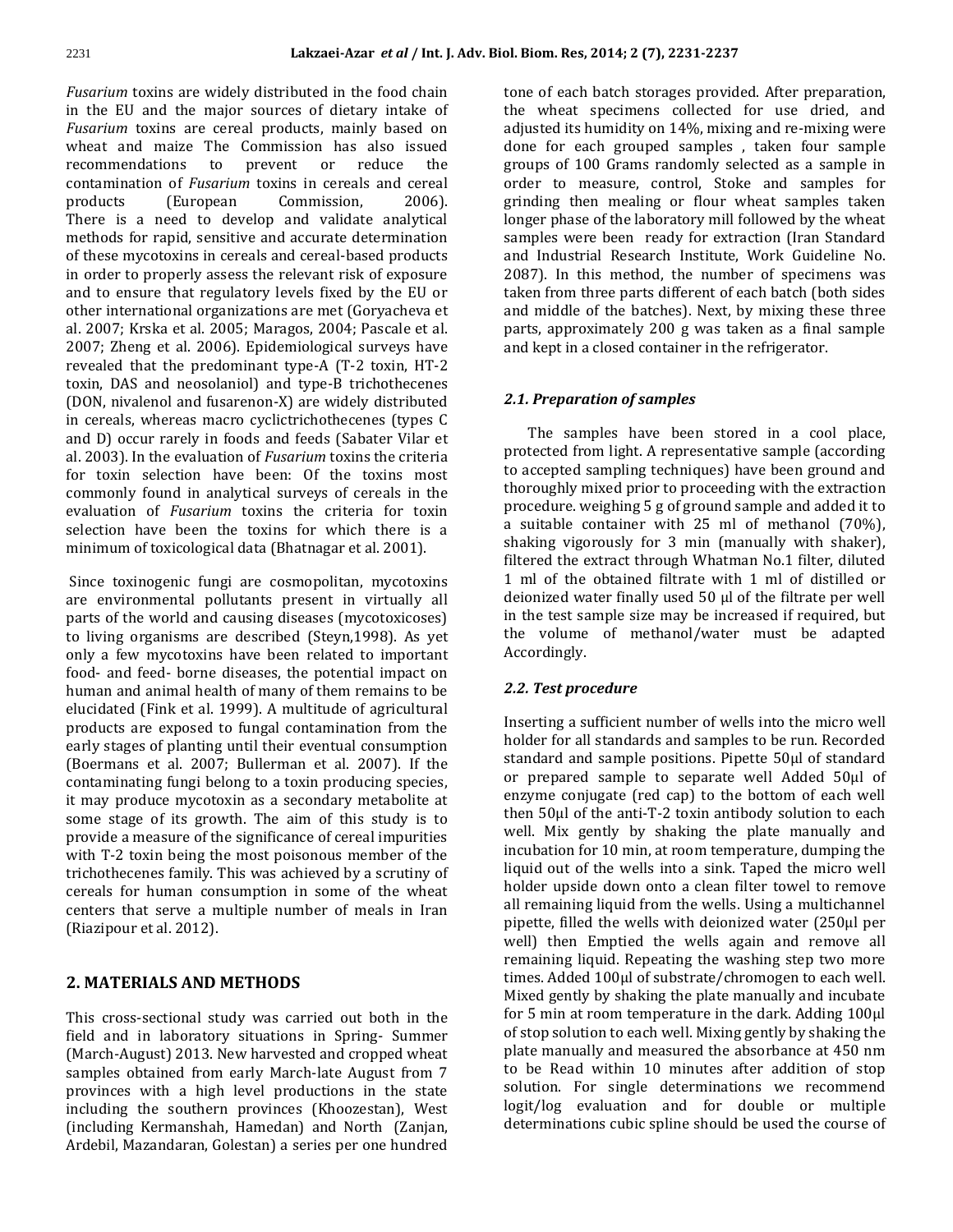the standard curve is shown in the quality Assurance Certificate enclosed in the test kit.

Absorbance of standard

Absorbance Standard  $\% =$   $\qquad \qquad \longrightarrow$   $\qquad \qquad \times$  100

Absorbance Neg Com

According to dates from the National Department of Agricultural supervisions and Plant Pathology Institute, the available noble provinces for cereal agriculture and related sites realized in three territories as the North, South and West meanwhile for many years, the top wheat-producing provinces of the country were located taking into consideration the number of provinces per annual wheat production of each provinces in each region, three cities and three provinces were randomly chosen from each territories then a random sampling of

local provinces and cities sample size were determined(Figure 1.1). According to the contents of Table 1 and Figure 3, the percentage frequency of obtained samples from triple regions showed that the Northern Iran (N) with 10 samples-cities, by the frequency of 71.4% located at the highest, Western Iran (W) with 3 samples-cities of frequencies about 21.4 % and Southern Iran (S) with only 1 sample-city, at a frequency rate of 7.1% came in respectively.

#### **Table1:**

#### Frequency of the taken samples based on geographical distribution

|       |              | Frequency |       |       | Percent Valid Percent Cumulative Percent |
|-------|--------------|-----------|-------|-------|------------------------------------------|
| Valid |              | 10        | 71.4  | 71.4  | 71.4                                     |
|       |              |           | 7.1   | 7.1   | 78.6                                     |
|       | W            |           | 21.4  | 21.4  | 100.0                                    |
|       | <b>Total</b> | 14        | 100.0 | 100.0 |                                          |



#### **Figure 1:**

Distribution of sampling sites in the North, South and West territories simplified cities Which includes the divided provinces (N-north (Ard (Ardebil), Maz (mazandaran) Gol (Golestan)), S-south( Khu (Khuzestan) ) and (W-West (Zan (Zanjan) , Kes (Kermanshah)and Ham (Hamedan) of the country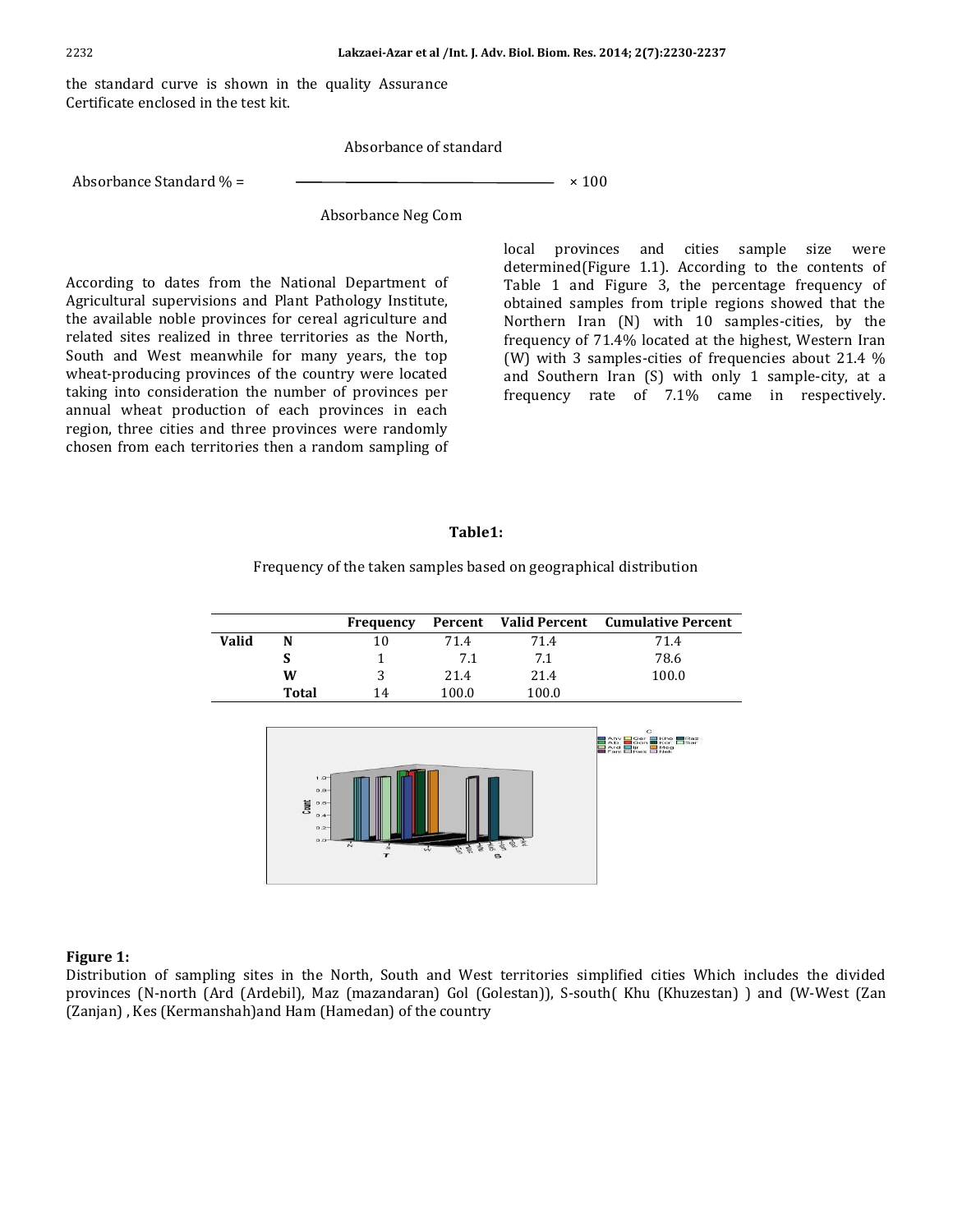

## **Figure 2:**

Diagram of sampled cities distribution in the regional provinces of Iran

Ahv (Ahvaz Khuzestan), Ard (Ardabil city) Alb (Ali Abad province), Fam (fameninHamedan province), Ger (Germi Ardebil province), Gon (gonbad of Golestan province), Ijr (Ayjrudof zanjan), Kho (Khodabandeh, Zanjan) ,Kor (kord koy Golestan), KeS (Kermanshah Province), Mog (plain Mog Ardabil province) Nek (Neka, Mazandaran Province), Raz (Razan, Hamedan province), Sar (Sary State Mazandaran).



## **Figure 3:**

Providing sample propagation percentages in three geographic regions

According to the contents of Table 1 and Figure 3, the percentage frequency of samples obtained from regions showed that between northern Iran (N) with 10 samplescities, and the frequency of 71.4% in the highest, West of Iran (W) with 3 samples- cities and the frequencies 21.4 % and south (S) with number 1 sample- cities, at a frequency rate of 7.1%.

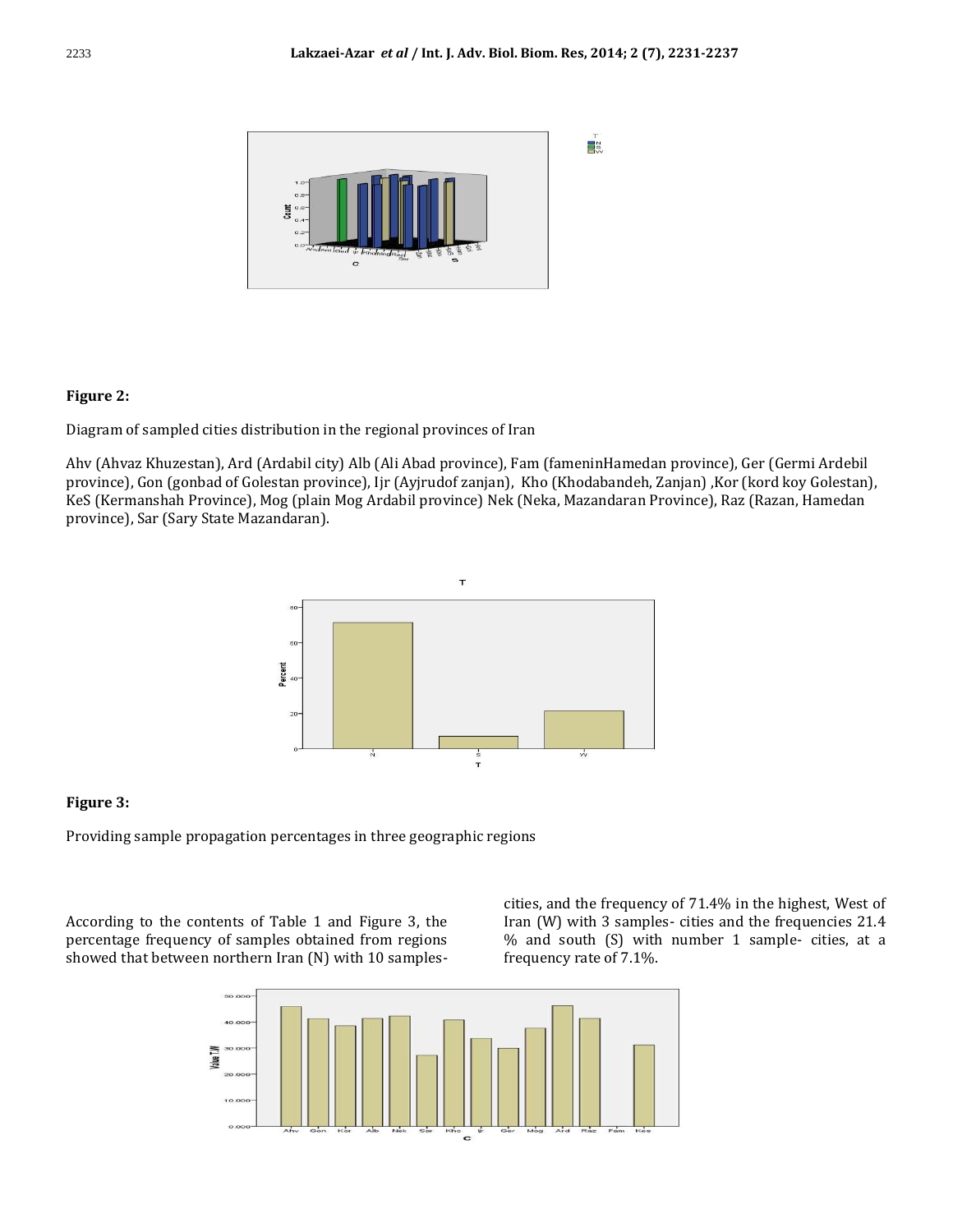#### **Figure 4:**

#### Measured T-toxin levels in wheat samples of the studied cities

According to the Figure 4, T-toxin levels vary in different cities of Iran and are higher than national standard limits(20-21μg/Kg the human body weight) of measuring the amount of toxins in the research evaluation unit ppb and , therefore, according to the charts in order to harvesting programs for the wheat crop from left to right ,Khuzestan province State city ;Ahvaz (Ahv), 46ppb, Gonbad city of Golestan province (Gon), 41.3ppb, the Kalaleh city of Golestan province (kal), 38 ppb, Ali Abad province 41.3ppb, Neka , Mazandaran (Nek), 42.3ppb and the state CitySari, Mazandaran Province (Sar), 27.2ppb, Khodabandeh city, Zanjan Province (Kho), 40.8ppb,

According to, 2way paired t-tests , statistically showed no statistically significant relationships or significant differences between the numerical experimental dates between the targeted couples and between the wheat and flour Samples measured toxin quantities and even found tend to observed relationships indicating that the mixing and formulation process made by wheat flour

Ayjrud county city agricultural State Branch (Ijr), 33.7ppbGermmy city of Ardabil province (Ger), 29.9ppb and Meghann county city agricultural State Branch (Mog) 37.6 and Ardabil province State city (Ard), 46.3,for the city of Razan (Raz) and famenin (Fam) for the Hamedan province were respectively 41.4ppb, 0.00ppb and finally the amount of quantified toxins for Kermanshah Province State city (KeS) was 31.2 ppb have the highest T-toxin poison into account . Thus, according to (Figure 4) the Ardabil city with an amount of 46.3 ppb and Sari, Mazandaran province with the least amount of Ttoxin27.2 ppb have been defined respectively.

producers regarding to pre -packed food rules, intakes to regulate nourishment contents and full compliance with food standards, making different amounts of toxin by which may change to be reduced , according to 2-tailed Paired Samples test (Sig. 0.161) of the numerical differences of average T-toxin in wheat and flour samples were not significant.



#### **Figure 5:**

Diagram of obtained wheat samples toxin quantities normal distribution in different intervals (0.0 - 55ppb) using Paird Samples Correlations.



 Of examining how statistically obtained data's from analytical measurements conducted on wheat samples is shown in the graph Figure 3, figures tends to the right due to the presence of T-toxin highest values measured in the toxic ranges 30-40 and 40-50 ppb are interferes the lowest in the non toxic range of 20-30 . To ensure about the normal distribution test results, repeated statistic measurements Re-tested by One-Sample Kolmogorov-Smirnov Test income the same alignment with the normal distribution of numerical data's and mentioned above findings were confirmed (Asymp. Sig (2-tailed)0.555).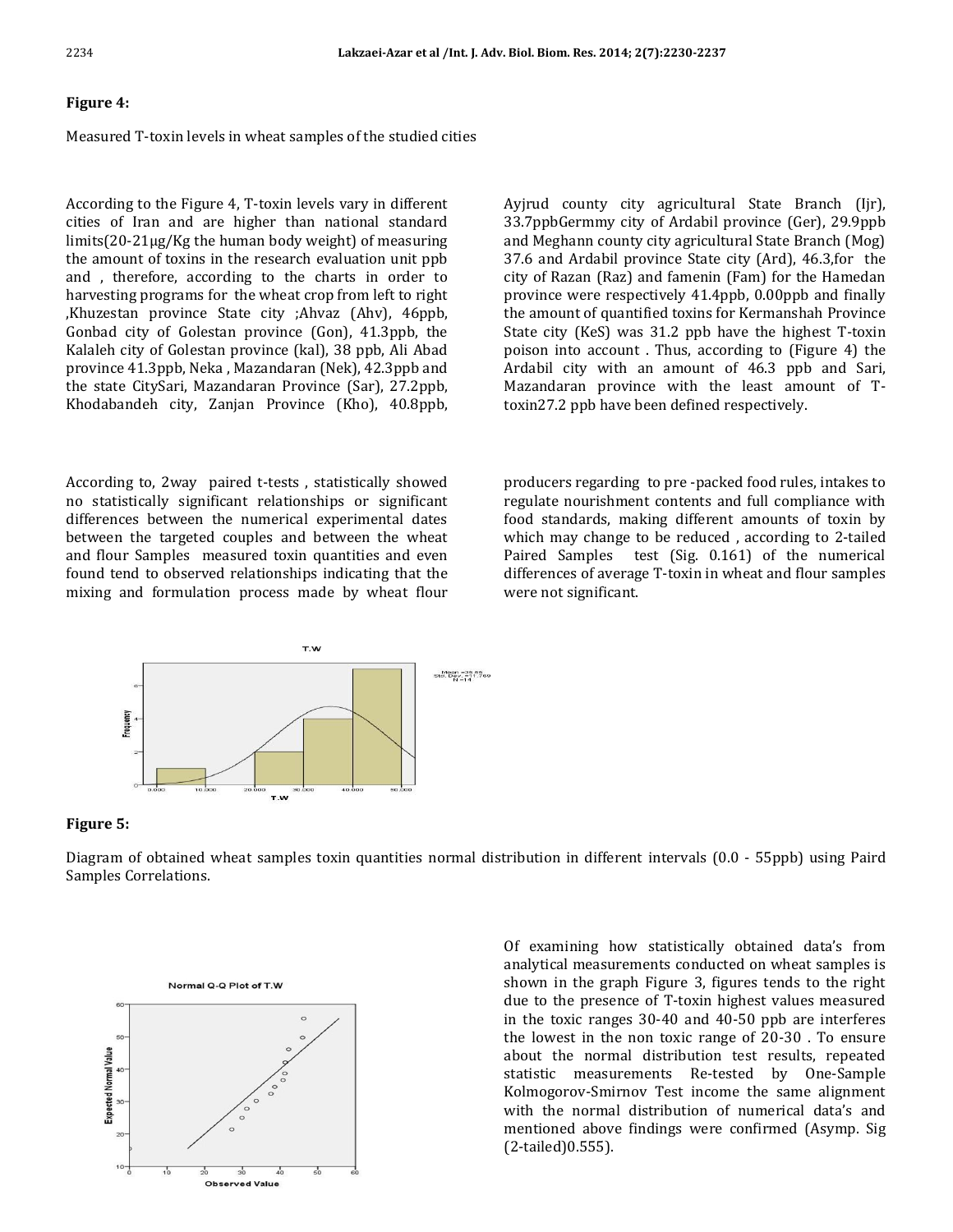#### **Figure 6:**

Normal QQ Plot Diagram of the T-toxin scattering data

#### **Discussion**

In moderate climates, the occurrence of *Fusarium* and their toxins in cereals is predisposed primarily by wet and cold vegetation periods. Requisite preventive measures against the multiplication of *fungi* and toxin production include storing of well-dried grains at optimal conditions. An inevitable part of the preventive measures is regular foodstuffs monitoring with mycological and mycotoxicological examinations. Because of the non-specific clinical signs of *Fusarium* mycotoxicoses, data about feed quality are an important part of the case history. Contamination of feed with a *Fusarium* toxin can lead to impaired immune functions, metabolism disorders, decreased performance, and increased susceptibility to adverse environmental influences. The elimination of mycotoxins from feedstuff is an open problem because the scope for mycotoxin decontamination is very limited. As a preventive measure, it is possible to use agents that can inactivate mycotoxins, particularly substances with a high absorption capacity and specific enzymes, also, various microorganisms can be used to inhibit growth of the fungi, or to degrade mycotoxins. In summary, providing for quality edible and safe products is vital and the research priority is to eliminate toxic residues produced by fungi .Having carcinogenic potential and poisonous effects, mycotoxins are considered to be one of the most important regulatory issues. In countries with adequate information about mycotoxin occurrence, regular tests to control foodstuffs and detect widespread and serious toxins are currently being performed and this leads to the exclusion of products with higher than allowable limits (Shephard et al. 2000; Tanaka et al. 2007). Unfortunately in Iran, a limited number of mycotoxins including *Aflatoxins, Fumonisins, Zearalenon and, Ochratoxins* are only being measured in export products, but they are not usually checked in foodstuffs for domestic consumption. Trichothecenes are a major family of mycotoxins and T-2 toxin is the most poisonous. Rendering the effects of these toxins for consumers (Egmond et al. 2003; G hiasian et al. 2006), it is crucial that adequate information about how often people are exposed to these kinds of toxins is provided. It has been reported that *fungi*, which produce trichothecenes, exist in a number of different foodstuffs and different results have been reported from various studies on measuring *Fusarium* toxins including the T-2 toxin. Yazdanpanah et al. (2011) by testing 35 immediately harvested *wheat* samples showed that although some evidence of impurity with other *Fusarium* toxins such as; *Nevalenol, Deoxynevalenol and Zearalenon* were found, not a single sample was contaminated with T-2 toxin by *ELISA* (Reddy et al. 2010) In another study, he showed that *Fusarium* poisons such as T-2 toxin, often contaminate 24 different corn-based human foods, however, the amounts in the majority of cases were low (Yazdanpanah et al. 2001). Furthermore, by testing 23 samples of one wheatbased food, Yazdanpanah et al. (2011) reported a high prevalence of Fusarium toxins; however, none of them were contaminated with a high dosage level of these toxins. The statistical analysis performed in this study showed that the frequency of wheat samples from north of Iran were 71.4%, of South 7.1% finally West 21.4% and the rate of Yazdanpanah et al. (2011) and results of Rezapour et al. (2012) has not been closed. In spite of that, different results have been reported from studies in other countries about the occurrence of contamination with T-2 toxin in grains and other crops. Schollenberger (2006) indicated that except for two pure samples, all of the other 125 wheat, barley, corn and German corn foodstuff samples, were contaminated with one or more kind of mycotoxin (Vrabcheva et al. 1996). Muller (1998) proved in various years 27- 61 % of corn  $(12)$  and 0-14 % of provender wheat harvested from south Germany was contaminated with T-2 toxin. Moreover, in the study by Hussein, et al. 85 % of New Zealand corn samples had one or several *Fusarium* mycotoxins and T-2 toxin was found in 65 % of them (Hussein et al. 1989; Lepschy et al. 1989). Also showed that 38 % of wheat, barley, rye, oat and flour were contaminated with T-2 toxin (Tanaka et al. 2007; Verabcheva et al. 1996), on the contrary, showed that only one specimen of 140 wheat samples which were destined for human consumption, was contaminated with T-2 toxin (0.7 %). And in the Halger (1984) study, not a single sample from the central and western parts of the U.S was contaminated with T-2 toxin. So the average found in the toxin of many studied samples concern it that the majority of samples were above the 40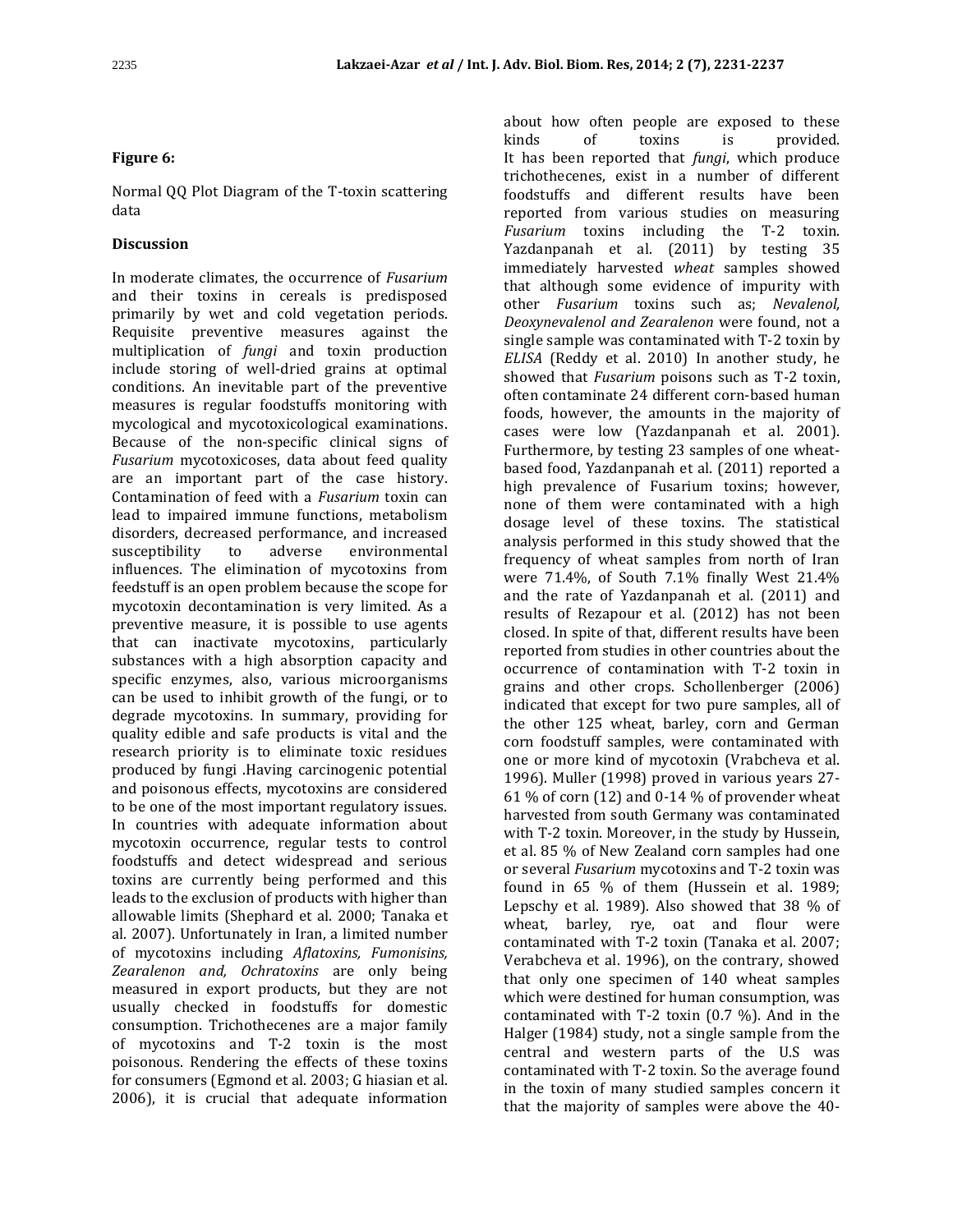30ppb degree and the majority of the samples with higher levels of 20ppb, which almost makes up more than 70% and The rest of the samples have been 20-30ppb range, which can be due to the cumulative effect of the toxin considered it as a serious threat. The Vision standard T-2 in food according to the type of product and the sensitivity of wheat in some countries, strategic, and values differ, there is much in 25ppb to animal-feed Plants or for human consumption has been announced 20 ppb that differ in countries with much lower amounts, such as, 20 µg/kg (Slovakia) to maximum levels up to 300 µg/kg (Hungary) are designated (Reddy et al. 2010). Although the distribution of T-2 concentration in the range of intended counter are not correlated (Figure 4) But it should be noted that the highest frequency of T-2 toxin concentrations in the range of 30-40ppb in Ardebil, Khuzestan, Golestan, were seen could showed that *Fusarium* in all provinces have to be examined in temporary holding wheat fields or barns, silo, or the transportation solution exists. Thus, the highest possible toxins out of the plurality of samples collected from the northern region of Iran and then to the south of Iran and the West are included. (Figure 1, 2, 3 Table 1). Based on the results collected and flour products manufacturing process, there are no significant differences in pollution levels above the permitted limit. Considering all the results of this study can be said to explain the main *Fusarium T-2* is the manufacturer, and at intervals after planting and cultivation remains, with the impact grain longterm remaining viability remaining grains can years of farm and food products that cause pollution., this level of contamination varies according to geographical regions, but during the process of turning wheat into flour milling contamination levels of toxins, including T-2 may be a somewhat rises or falls too.

## **Conclusions**

In moderate climates, the occurrence of *Fusarium*  and their toxins in cereals is predisposed primarily by wet and cold vegetation periods. Requisite preventive measures against the multiplication of fungi and toxin production include storing of well-dried grains at optimal conditions. An inevitable part of the preventive measures is regular foodstuffs monitoring with mycological and mycotoxicological examinations. Because of the non-specific clinical signs of *Fusarium* mycotoxicoses, data about feed quality are an important part of the case history.

Contamination of feed with a *Fusarium* toxin can lead to impaired immune functions, metabolism disorders, decreased performance, and increased susceptibility to adverse environmental influences. The elimination of mycotoxins from feedstuff is an open problem because the scope for mycotoxin decontamination is very limited. As a preventive measure, it is possible agents that can inactivate mycotoxins, particularly substances with a high absorption capacity and specific enzymes, Also, various microorganisms can be used to inhibit growth of the fungi, or to degrade mycotoxins. In summary, providing for quality edible and safe products is vital and the research priority is to eliminate toxic residues produced by *fungi*.

## **Acknowledgments**

With special thanks to The Research and Technology deputy of the Islamic Azad University, Lahijan branch.

## **Conflict of Interest**

The author declares that there are no conflicts of interest.

## **References**

Bhatnagar, D., Yu, J., Ehrlich, K.C., 2002. Toxins of filamentous *fungi*. *ChemImmunol.* 81, 167- 206.

Egmond, H.P., Jonker, M., 2003. Worldwide regulations for mycotoxins in food and feed in Food and Agriculture Organization of the United Nations.

Fin, K., Gremmels, J., 1999. Mycotoxins: their implications for human and animal health. Vet Q. 21 (4), 115-20.

Goryacheva, I.Y., de Saeger, S., Eremin S.A., van Peteghem,. C., 2007. Immunochemical methods for rapid mycotoxin detection: Evolution from single to multiple analyte screening a review. *Food Additives and Contaminants.* 24, 1169-1183.

Ghiasian, S.A., Maghsood, A.H., Yazdanpanah, H., Shephard, G.S., Van Der Westhuizen, L., Vismer, H.F., 2006. Incidence of *Fusarium*verticillioides and levels of fumonisins in corn from main production areas in Iran. *J. Agric. Food. Chem*. 54 (16), 6118-22.